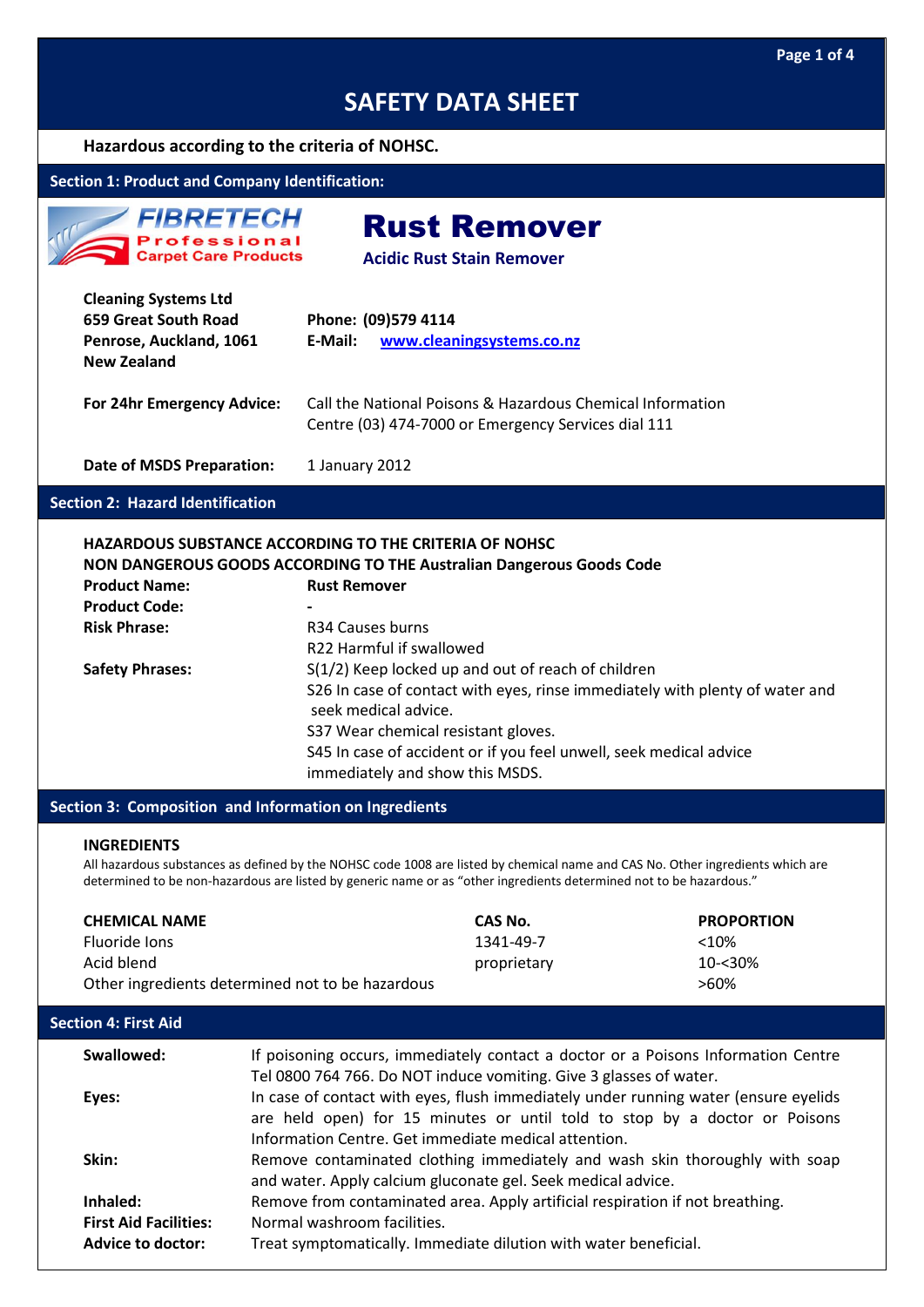| <b>Section 5: Fire Fighting Measures</b>                                                                                                                                                                                            |                                                                                                                                                                                                                                                                                                                                                                                                                                                                                                                       |
|-------------------------------------------------------------------------------------------------------------------------------------------------------------------------------------------------------------------------------------|-----------------------------------------------------------------------------------------------------------------------------------------------------------------------------------------------------------------------------------------------------------------------------------------------------------------------------------------------------------------------------------------------------------------------------------------------------------------------------------------------------------------------|
| Flammability:<br><b>Hazardous Combustion Products:</b>                                                                                                                                                                              | Not flammable or combustible.<br>Fire/Explosion Hazard: Use dry chemical, foam or water fog. Wear full body protective clothing with self-<br>contained breathing apparatus (SCBA) and protective gloves. Prevent by any means<br>available to prevent any spillage entering a watercourse.<br>None known                                                                                                                                                                                                             |
|                                                                                                                                                                                                                                     |                                                                                                                                                                                                                                                                                                                                                                                                                                                                                                                       |
| <b>Section 6: Accidental Release Measures</b>                                                                                                                                                                                       |                                                                                                                                                                                                                                                                                                                                                                                                                                                                                                                       |
| <b>Spills and Disposals:</b><br><b>Personal Protective Equipment:</b>                                                                                                                                                               | Large Spills - Absorb on sand, dirt, vermiculite or similar absorbent material. Place<br>into labeled drums and dispose of according to local government regulations.<br>Immediately notify emergency services (Police or Fire Brigade) if the spill is too large<br>for you to safely and effectively handle.<br>Small Spills - Flush away with copious amounts of water.<br>Refer to Section 8 of this MSDS for PPE required.                                                                                       |
| <b>Section 7: Safe Handling Information</b>                                                                                                                                                                                         |                                                                                                                                                                                                                                                                                                                                                                                                                                                                                                                       |
|                                                                                                                                                                                                                                     |                                                                                                                                                                                                                                                                                                                                                                                                                                                                                                                       |
| <b>Storage &amp; Transport:</b><br>Handling:                                                                                                                                                                                        | Store in a cool place and out of direct sunlight. Store away from strong alkalis and<br>oxidizing agents. Store away from possible contact with non-ferrous metals. Keep<br>container sealed when not in use. Store locked up and out of reach of children. Only<br>store in the original container as supplied by the manufacturer.<br>Always use recommended Personal Protective Equipment (see section 8 of this<br>MSDS). Do not mix with any other chemical unless expressly recommended by the<br>manufacturer. |
| <b>Section 8: Exposure Controls and Personal Protection</b>                                                                                                                                                                         |                                                                                                                                                                                                                                                                                                                                                                                                                                                                                                                       |
| <b>Exposure Standards:</b><br><b>Engineering Controls:</b>                                                                                                                                                                          | No exposure standards have been assigned to this product.<br>Maintain adequate ventilation at all times. In most circumstances natural ventilation<br>systems are adequate unless the material is heated, reacted or otherwise changed in<br>some type of chemical reaction, then the use of a local exhaust ventilation system is<br>recommended.                                                                                                                                                                    |
| <b>Personal Protection Equipment:</b>                                                                                                                                                                                               |                                                                                                                                                                                                                                                                                                                                                                                                                                                                                                                       |
|                                                                                                                                                                                                                                     | Gloves - Wear chemical resistant protective gloves.<br>Goggles - Use chemical goggles when using or handling product.<br>Respiratory Protection - Not normally required. If used in confined spaces, select<br>and use respirators in accordance with AS/NZS 1715/1716. The use of half-face P1<br>(dust/mist) respirator with replaceable filters is recommended.                                                                                                                                                    |
| <b>Section 9: Physical and Chemical Properties</b>                                                                                                                                                                                  |                                                                                                                                                                                                                                                                                                                                                                                                                                                                                                                       |
| Appearance:<br><b>Boiling Point:</b><br><b>Vapour Pressure:</b><br><b>Specific Gravity:</b><br><b>Flashpoint:</b><br><b>Flammability Limits:</b><br><b>Solubility in Water:</b><br><b>OTHER PROPERTIES</b><br><b>Corrosiveness:</b> | Clear liquid with mild acidic odour<br>$100^{\circ}$ C<br>Not available<br>1.00<br>Not flammable<br>Not flammable<br>Completely soluble<br>Corrosive to carbon steel, galvanized metal and aluminium.                                                                                                                                                                                                                                                                                                                 |
| <b>Reactivity:</b><br>pH:                                                                                                                                                                                                           | Will react with alkalis and oxidizing agents.<br>$1.0 - 2.0$                                                                                                                                                                                                                                                                                                                                                                                                                                                          |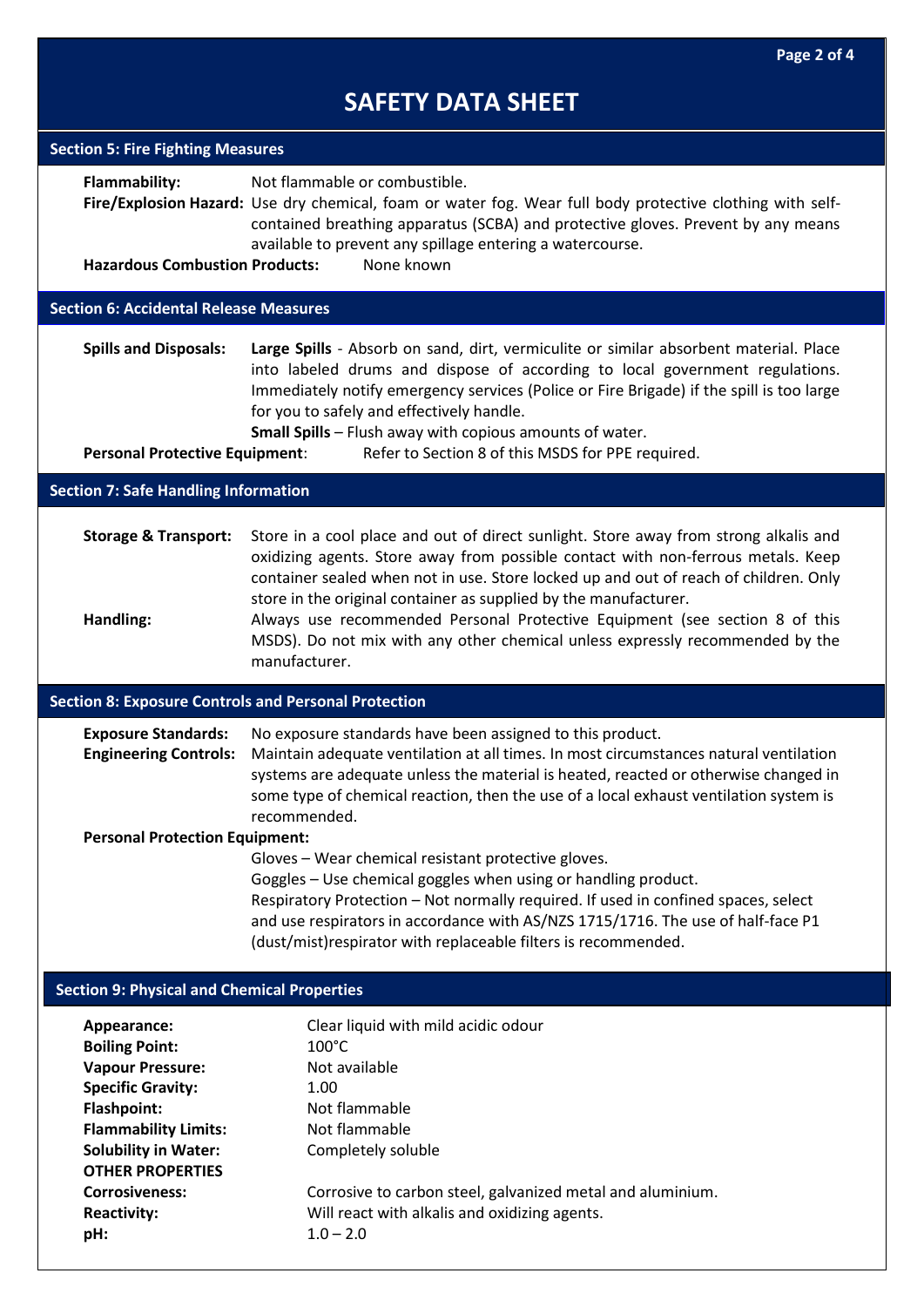#### **Section 10: Stability and Reactivity**

| Stability:                               | Stable under normal conditions of use.                                                            |
|------------------------------------------|---------------------------------------------------------------------------------------------------|
| <b>Hazardous Decomposition Products:</b> | Decomposes on heating emitting poisonous and corrosive gases of<br>ammonia and hydrogen fluoride. |
| <b>Hazardous Polymerization:</b>         | Will not occur.                                                                                   |
| Incompatibilities:                       | Strong alkalis and oxidizing agents.                                                              |
| <b>Conditions to avoid:</b>              | Incompatibilities and excessive heat.                                                             |

#### **Section 11: Toxicological Information**

| <b>HEALTH EFFECTS</b><br><b>ACUTE</b>                                                                      |                                                                                                                                                                                                                                                                                                                                 |  |
|------------------------------------------------------------------------------------------------------------|---------------------------------------------------------------------------------------------------------------------------------------------------------------------------------------------------------------------------------------------------------------------------------------------------------------------------------|--|
| Swallowed:                                                                                                 | Will cause severe irritation and possibly burns to mouth, throat and stomach with effects<br>including mucous build-up, irritation to the tongue and lips and pains in the stomach, which<br>may lead to nausea, vomiting and diarrhea. If large quantities are swallowed burns may<br>result to the mouth, throat and stomach. |  |
| Eye:                                                                                                       | Will cause severe irritation to the eyes with effects including: tearing, pain, and possible<br>blindness.                                                                                                                                                                                                                      |  |
| Skin:                                                                                                      | May cause severe irritation to the skin, with effects including; redness, itching and<br>drying/defatting.                                                                                                                                                                                                                      |  |
| Inhaled:                                                                                                   | Mists from the product may cause irritation to the nose, throat and respiratory system with<br>effects including; coughing, discomfort, breathing difficulty and shortness of breath.                                                                                                                                           |  |
| <b>CHRONIC</b>                                                                                             | Prolonged or repeated skin contact may lead to dermatitis.                                                                                                                                                                                                                                                                      |  |
|                                                                                                            | Prolonged or unattended eye contact may result in permanent eye damage or/and blindess.                                                                                                                                                                                                                                         |  |
| Toxicological Information: There is no toxicological information for the product Rust Remover. However for |                                                                                                                                                                                                                                                                                                                                 |  |
| the ingredient :                                                                                           | <b>Ammonium Biflouride</b>                                                                                                                                                                                                                                                                                                      |  |

Oral LD50 (rat): 130mg/kg

### **Section 12: Ecological Information**

**Ecological Information:** There is no ecological information for the product **Rust Remover.**

#### **Section 13: Disposal Considerations**

**Disposal Methods:** Recycle all plastic containers using suitable local council recycling facilities. Rinse out the container with clear water. Avoid tipping product directly into the sewer system.

### **Section 14: Transport Information**

**Rust Remover** is not classified as a Dangerous Good for transport or storage.

| <b>UN Number:</b>            | Not allocated |
|------------------------------|---------------|
| <b>Dangerous Goods Class</b> |               |
| and Subsidiary Risk:         | Not allocated |
| <b>Proper Shipping Name:</b> | Not allocated |
| <b>Hazchem Code:</b>         | Not allocated |
| <b>Poisons Schedule No:</b>  | Schedule 6    |